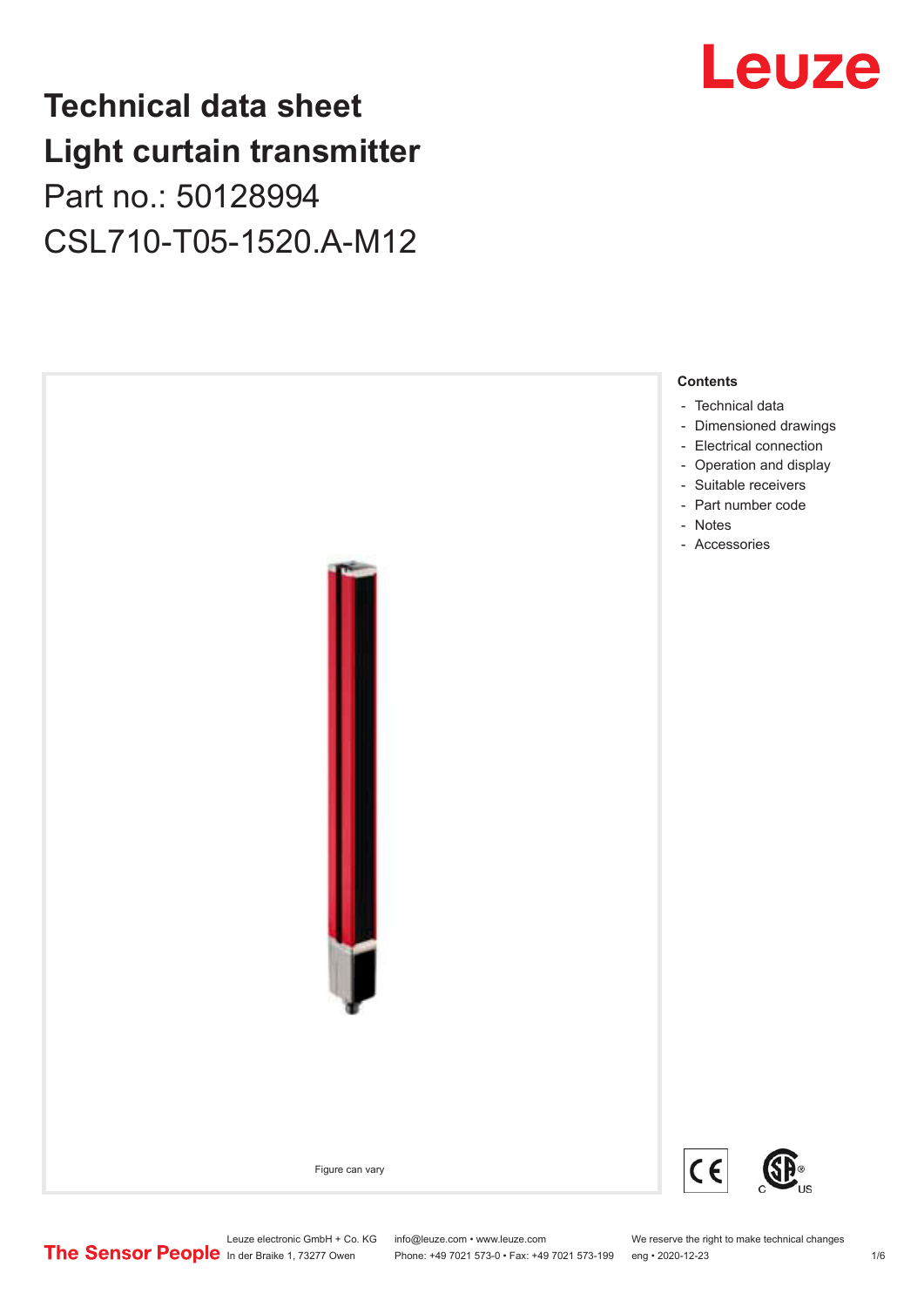## <span id="page-1-0"></span>**Technical data**

## Leuze

### **Basic data**

| <b>Series</b>                   | 710                                                                                                         |  |  |  |
|---------------------------------|-------------------------------------------------------------------------------------------------------------|--|--|--|
| <b>Operating principle</b>      | Throughbeam principle                                                                                       |  |  |  |
| Device type                     | Transmitter                                                                                                 |  |  |  |
| <b>Contains</b>                 | 2x BT-NC sliding block                                                                                      |  |  |  |
| Application                     | Precise object detection                                                                                    |  |  |  |
| <b>Special version</b>          |                                                                                                             |  |  |  |
| <b>Special version</b>          | Crossed-beam scanning                                                                                       |  |  |  |
|                                 | Diagonal-beam scanning                                                                                      |  |  |  |
|                                 | Parallel-beam scanning                                                                                      |  |  |  |
| <b>Optical data</b>             |                                                                                                             |  |  |  |
| <b>Operating range</b>          | Guaranteed operating range                                                                                  |  |  |  |
| <b>Operating range</b>          | 0.13.5m                                                                                                     |  |  |  |
| <b>Operating range limit</b>    | Typical operating range                                                                                     |  |  |  |
| <b>Operating range limit</b>    | 0.14.5m                                                                                                     |  |  |  |
| <b>Measurement field length</b> | 1,520 mm                                                                                                    |  |  |  |
| <b>Number of beams</b>          | 304 Piece(s)                                                                                                |  |  |  |
| Beam spacing<br>5 <sub>mm</sub> |                                                                                                             |  |  |  |
| <b>Light source</b>             | LED, Infrared                                                                                               |  |  |  |
| <b>LED light wavelength</b>     | 940 nm                                                                                                      |  |  |  |
| <b>Measurement data</b>         |                                                                                                             |  |  |  |
| Minimum object diameter         | 10 mm                                                                                                       |  |  |  |
| <b>Electrical data</b>          |                                                                                                             |  |  |  |
| <b>Protective circuit</b>       | Polarity reversal protection                                                                                |  |  |  |
|                                 | Short circuit protected                                                                                     |  |  |  |
|                                 | <b>Transient protection</b>                                                                                 |  |  |  |
| Performance data                |                                                                                                             |  |  |  |
| Supply voltage U <sub>B</sub>   | 18  30 V, DC                                                                                                |  |  |  |
| <b>Residual ripple</b>          | 0  15 %, From $U_{\rm B}$                                                                                   |  |  |  |
| <b>Open-circuit current</b>     | 0  350 mA, The specified values refer<br>to the entire package consisting of trans-<br>mitter and receiver. |  |  |  |
| <b>Timing</b>                   |                                                                                                             |  |  |  |
| <b>Readiness delay</b>          | 400 ms                                                                                                      |  |  |  |
| <b>Cycle time</b>               | $9.52$ ms                                                                                                   |  |  |  |
| <b>Connection</b>               |                                                                                                             |  |  |  |
|                                 |                                                                                                             |  |  |  |

| <b>Number of connections</b> | 1 Piece(s)             |
|------------------------------|------------------------|
| <b>Plug outlet</b>           | Axial                  |
|                              |                        |
| <b>Connection 1</b>          |                        |
| <b>Function</b>              | Connection to receiver |
|                              | Sync-input             |
|                              | Voltage supply         |
| <b>Type of connection</b>    | Connector              |
| <b>Thread size</b>           | M <sub>12</sub>        |
| <b>Type</b>                  | Male                   |
| <b>Material</b>              | Metal                  |
| No. of pins                  | $5 - pin$              |
| Encoding                     | A-coded                |

### **Mechanical data**

| Design                       | Cubic                        |
|------------------------------|------------------------------|
| Dimension (W x H x L)        | 29 mm x 35.4 mm x 1,593 mm   |
| <b>Housing material</b>      | Metal                        |
| <b>Metal housing</b>         | Aluminum                     |
| Lens cover material          | Plastic / PMMA               |
| Net weight                   | 1,600q                       |
| <b>Housing color</b>         | Red                          |
| <b>Type of fastening</b>     | Groove mounting              |
|                              | Via optional mounting device |
|                              |                              |
| <b>Operation and display</b> |                              |
|                              |                              |

| Type of display       | I FD       |
|-----------------------|------------|
| <b>Number of LEDs</b> | 1 Piece(s) |
|                       |            |

#### **Environmental data**

| Ambient temperature, operation | -30  60 °C                       |
|--------------------------------|----------------------------------|
| Ambient temperature, storage   | $-40$ 70 $^{\circ}$ C $^{\circ}$ |

### **Certifications**

| Degree of protection     | IP 65         |
|--------------------------|---------------|
| <b>Protection class</b>  | Ш             |
| <b>Certifications</b>    | c CSA US      |
| <b>Standards applied</b> | IEC 60947-5-2 |

### **Classification**

| <b>Customs tariff number</b> | 90314990 |
|------------------------------|----------|
| eCl@ss 5.1.4                 | 27270910 |
| eCl@ss 8.0                   | 27270910 |
| eCl@ss 9.0                   | 27270910 |
| eCl@ss 10.0                  | 27270910 |
| eCl@ss 11.0                  | 27270910 |
| <b>ETIM 5.0</b>              | EC002549 |
| <b>ETIM 6.0</b>              | EC002549 |
| <b>ETIM 7.0</b>              | EC002549 |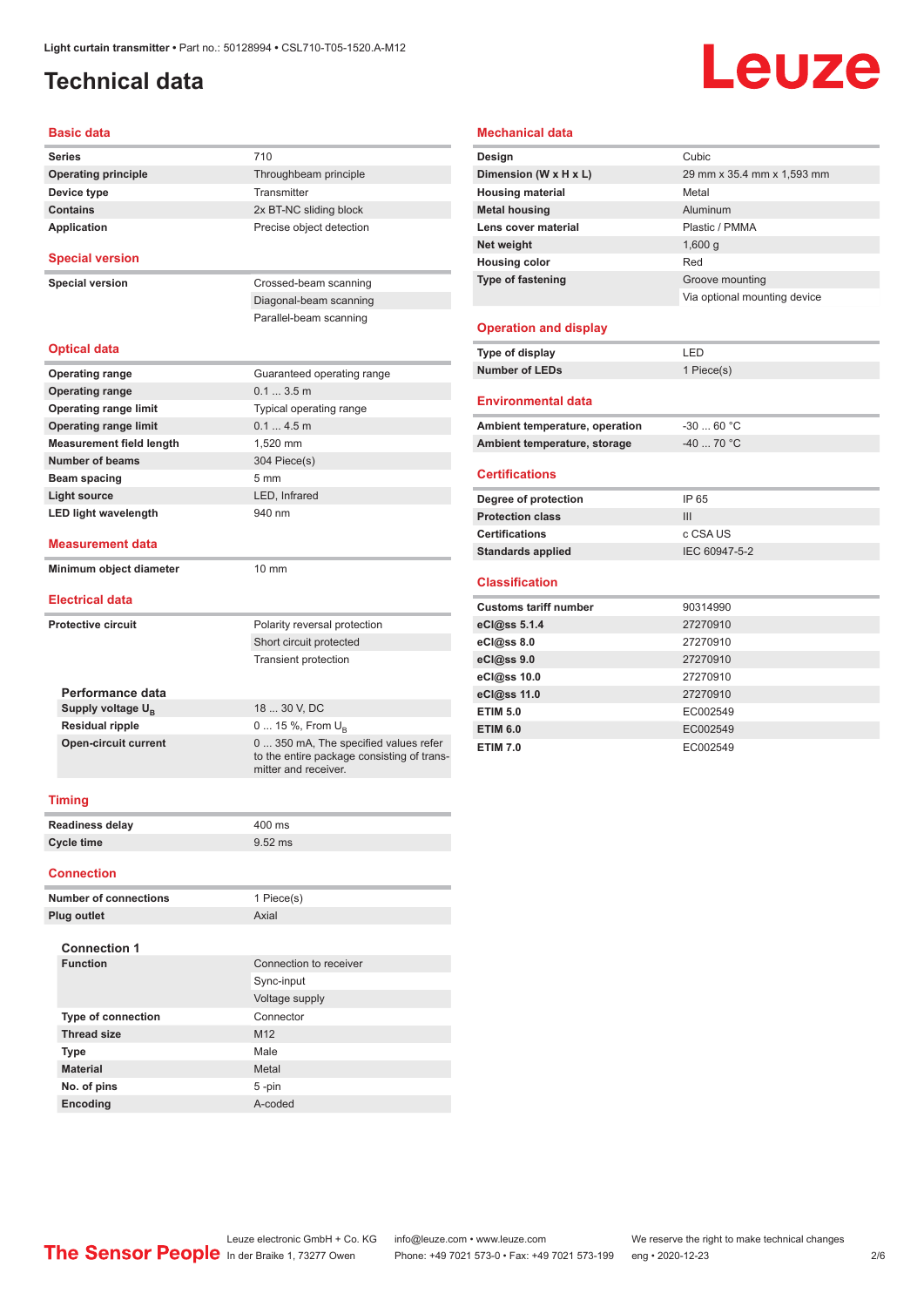## <span id="page-2-0"></span>**Dimensioned drawings**

All dimensions in millimeters



- A Beam spacing 5 mm
- B Measurement field length 1520 mm
- F M6 thread
- G Fastening groove
- L Profile length 1528 mm
- T Transmitter
- R Receiver
- Y





A PWR / SW IN / OUT

**Leuze**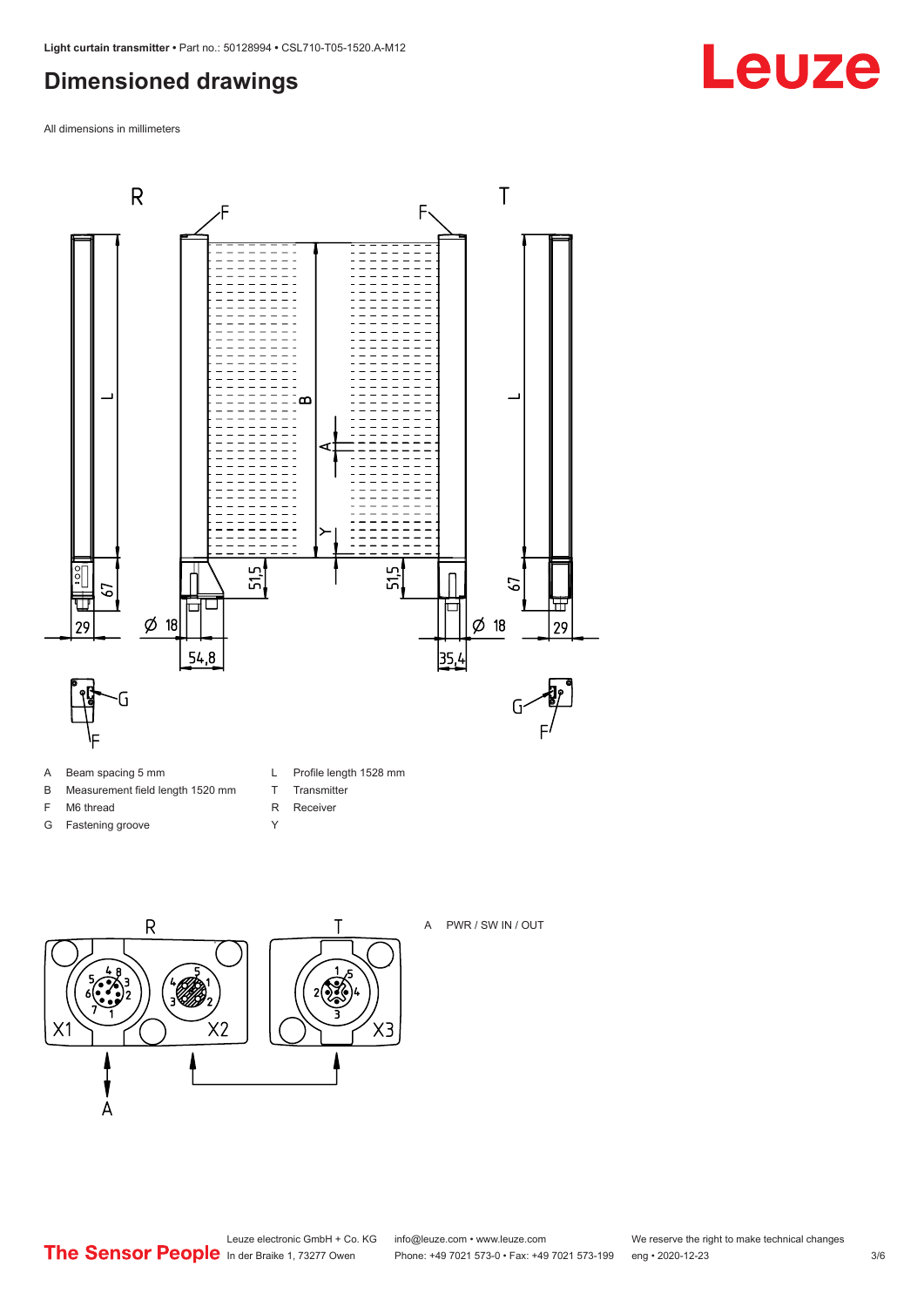## <span id="page-3-0"></span>**Electrical connection**

# Leuze

2

1

5

### **Connection 1**

| <b>Function</b>           | Connection to receiver |
|---------------------------|------------------------|
|                           | Sync-input             |
|                           | Voltage supply         |
| <b>Type of connection</b> | Connector              |
| <b>Thread size</b>        | M12                    |
| <b>Type</b>               | Male                   |
| <b>Material</b>           | Metal                  |
| No. of pins               | $5$ -pin               |
| Encoding                  | A-coded                |

### **Pin Pin assignment**

|   | <b>FE/SHIELD</b> | o |
|---|------------------|---|
| 2 | $V^+$            |   |
| 3 | GND              |   |
| 4 | RS 485 Tx+       | ത |
| 5 | RS 485 Tx-       |   |

## **Operation and display**

| <b>LED</b> | <b>Display</b>                               | <b>Meaning</b>                                           |
|------------|----------------------------------------------|----------------------------------------------------------|
|            | Green, continuous light                      | Continuous mode                                          |
|            | Off                                          | No communication with the receiver / waiting for trigger |
|            | green, flashing in sync with the measurement | Measurement frequency display                            |

### **Suitable receivers**

| Part no. | <b>Designation</b>          | <b>Article</b>         | <b>Description</b>                                                                                                                                                                                                                                                             |
|----------|-----------------------------|------------------------|--------------------------------------------------------------------------------------------------------------------------------------------------------------------------------------------------------------------------------------------------------------------------------|
| 50128906 | CSL710-R05-1520.A/<br>L-M12 | Light curtain receiver | Application: Precise object detection<br>Special version: Parallel-beam scanning, Crossed-beam scanning, Diagonal-<br>beam scanning<br>Operating range: 0.1  3.5 m<br>Selectable inputs/outputs: 4 Piece(s)<br>Service interface: IO-Link<br>Connection: Connector, M12, 8-pin |

## **Part number code**

Part designation: **CSL710-XYY-ZZZZ.A/B-CCC**

| <b>CSL710</b> | <b>Operating principle</b><br>CSL: switching light curtain of the 710 series          |
|---------------|---------------------------------------------------------------------------------------|
| $\mathsf{x}$  | <b>Function classes</b><br>T: transmitter<br>R: receiver                              |
| YY            | Beam spacing<br>$05:5 \, \text{mm}$<br>$10:10 \, \text{mm}$<br>$20:20$ mm<br>40:40 mm |
| <b>ZZZZ</b>   | Measurement field length [mm], dependent on beam spacing<br>Value, see technical data |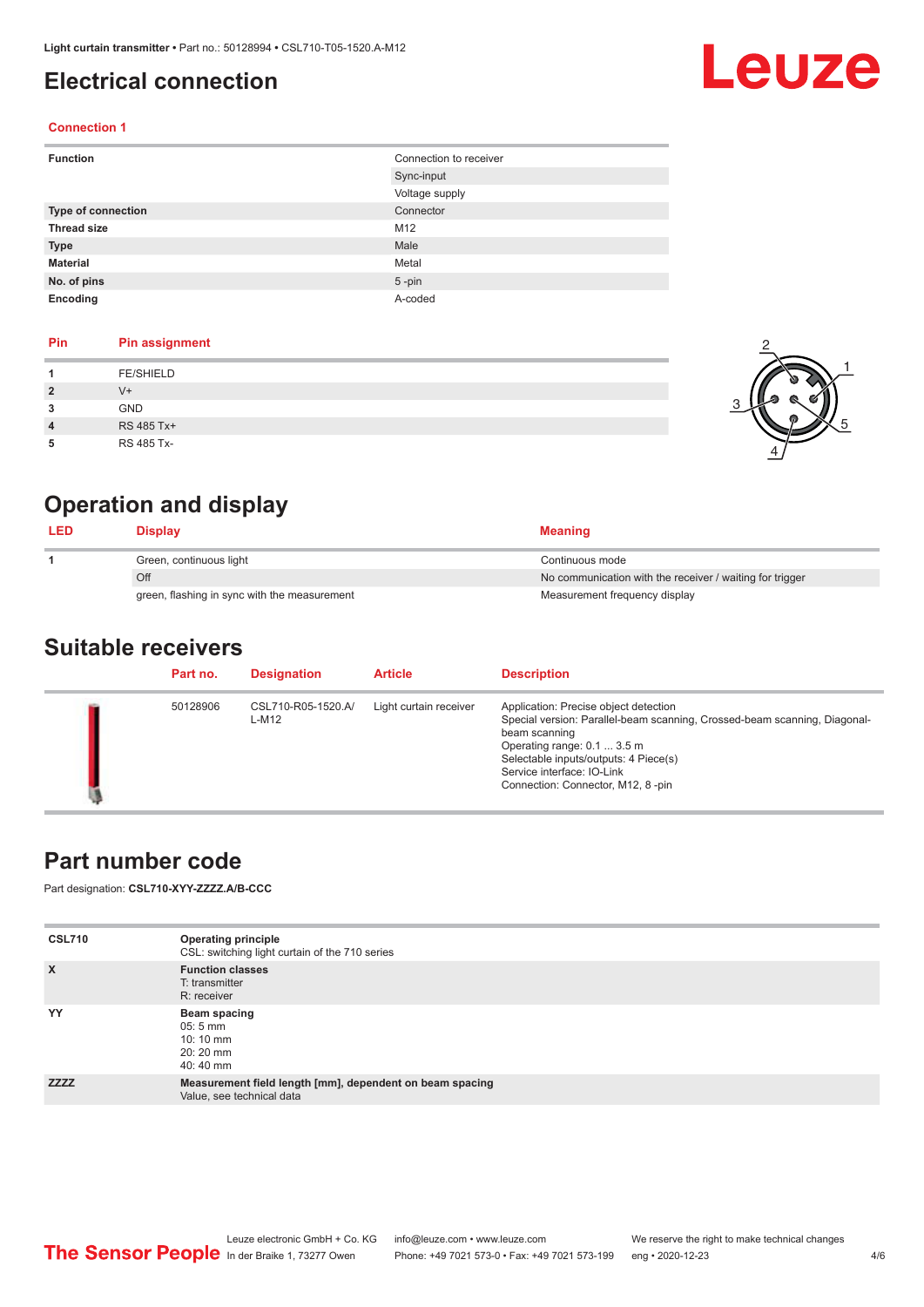## <span id="page-4-0"></span>**Part number code**



| A          | Equipment<br>A: connector outlet, axial                                                         |  |  |  |
|------------|-------------------------------------------------------------------------------------------------|--|--|--|
| B          | Interface<br>L: IO-Link                                                                         |  |  |  |
| <b>CCC</b> | <b>Electrical connection</b><br>M12: M12 connector                                              |  |  |  |
|            | <b>Note</b>                                                                                     |  |  |  |
|            | $\&$ A list with all available device types can be found on the Leuze website at www.leuze.com. |  |  |  |

## **Notes**

| <b>Observe intended use!</b>                                                                                                                                                                                                     |
|----------------------------------------------------------------------------------------------------------------------------------------------------------------------------------------------------------------------------------|
| $\%$ This product is not a safety sensor and is not intended as personnel protection.<br>$\&$ The product may only be put into operation by competent persons.<br>$\%$ Only use the product in accordance with its intended use. |

ª These proximity switches shall be used with UL Listed Cable assemblies rated 30V, 0.5A min, in the field installation, or equivalent (categories: CYJV/

ª For UL applications, use is only permitted in Class 2 circuits in accordance with the NEC (National Electric Code).

**For UL applications:**

CYJV7 or PVVA/PVVA7)

**Accessories**

## Connection technology - Interconnection cables

|   |          | Part no. | <b>Designation</b>                     | <b>Article</b>        | <b>Description</b>                                                                                                                                                                                                                                    |
|---|----------|----------|----------------------------------------|-----------------------|-------------------------------------------------------------------------------------------------------------------------------------------------------------------------------------------------------------------------------------------------------|
| ø | (።)<br>ᢁ | 50129781 | <b>KDS DN-M12-5A-</b><br>M12-5A-P3-050 | Interconnection cable | Suitable for interface: IO-Link, DeviceNet, CANopen<br>Connection 1: Connector, M12, Axial, Female, A-coded, 5-pin<br>Connection 2: Connector, M12, Axial, Male, A-coded, 5-pin<br>Shielded: Yes<br>Cable length: 5,000 mm<br>Sheathing material: PUR |

## Mounting technology - Swivel mounts

| Part no. | <b>Designation</b> | <b>Article</b>       | <b>Description</b>                                                                                                                                          |
|----------|--------------------|----------------------|-------------------------------------------------------------------------------------------------------------------------------------------------------------|
| 429046   | <b>BT-2R1</b>      | Mounting bracket set | Fastening, at system: Through-hole mounting<br>Mounting bracket, at device: Clampable<br>Type of mounting device: Turning, 360°<br>Material: Metal, Plastic |